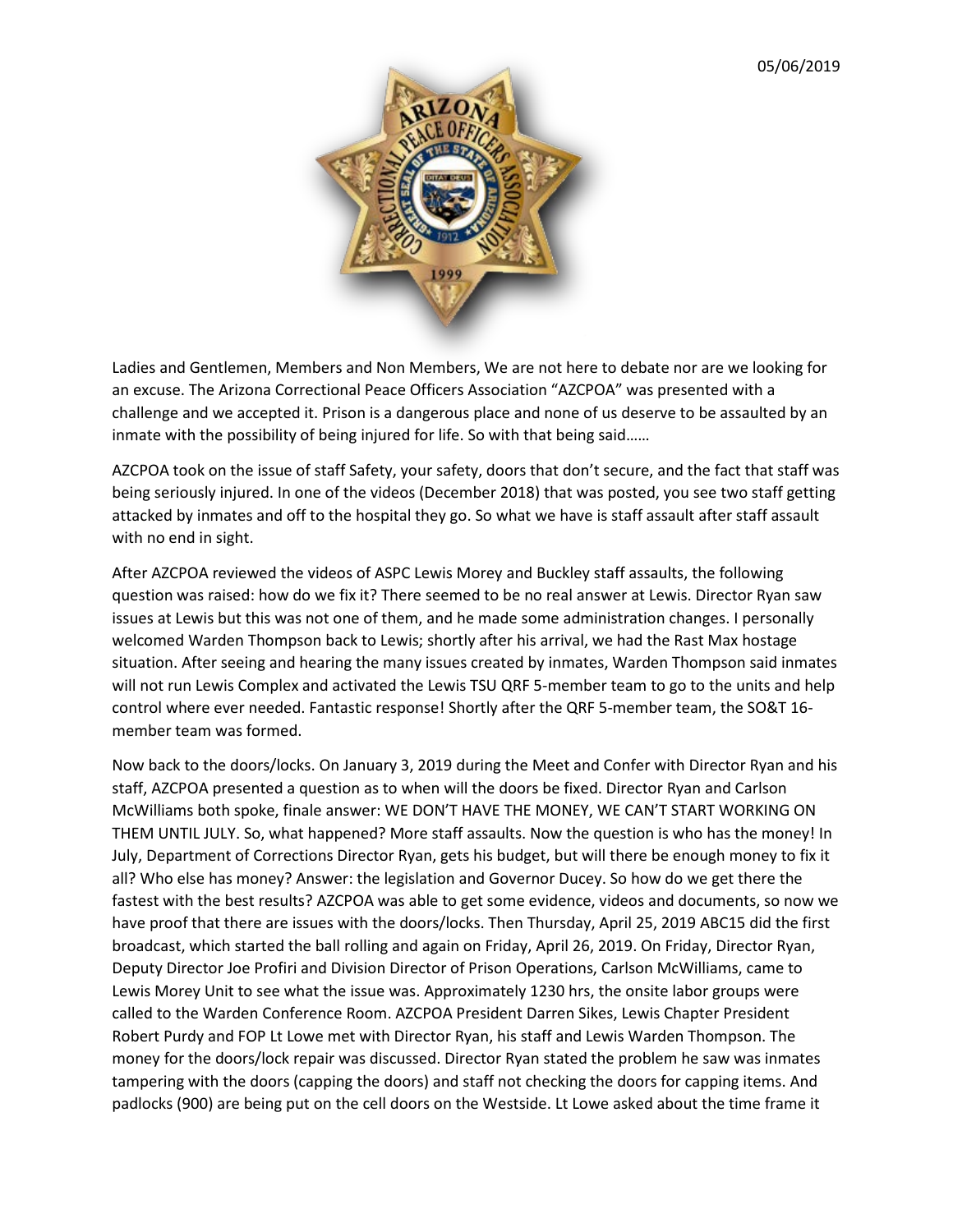would take to get all the locks off in the event of an emergency. Answer: we don't know. You will need to practice/do a drill. AZCPOA President Darren Sikes asked about accountability of all the locks. How do you account for the lock when taken off and if one came up missing. Answer: once the locks are removed they go in the control room and when the inmate (s) is placed back in the cell, you retrieve the locks from the control room and place the lock on the door. We were also told that they had a company come and look at the doors several months back to see how to fix them and the cost. (to fix something that they say, is not broken)

At 0630 hrs. Monday morning, I received a call advising me that I needed to be in Director Ryan's office. At 0900 hrs. AZCPOA President Darren Sikes, VP Matt Ball and VP Tommy Carberry met in the Directors Office with Director Ryan, Deputy Director Joe Profiri and Division Director of Prison Operations Carlson McWilliams. We met from 0900-1115, very good meeting. We spoke about the doors/locks/computer system. Director Ryan still believed the doors are being capped and staff is not looking for the capping items when closing the door. We did not disagree with this, but we asked about the computer in the control room. They truly didn't know what I was talking about. So I explained….. 1. If the door is secure, the computer reads secure. 2. If the door is open and unsecure the computer shows unsecure. 3. If the door is "CAPPED" and truly unsecure, the computer should show unsure but it doesn't, it shows secure. And this is why the system is "BROKEN". The Director said I now understand.

The Director asked us, the AZCPOA Leadership if we wanted him FIRED. The answer to that question was NO, that What we want is for all the staff and inmates to be safe and all the doors/locks/computers to work. We don't care who fixes the problem…. Pointing at Ryan, McWilliams and Profiri or if someone from the outside has too, we don't care who fixes it.

Tuesday, April 28, 2019, AZCPOA Legal Counsel Martin Bihn spoke with the governor's office then at 1100 we met with the news media and Yes, we invited Donna Hamm from Middle Ground, inmate advocate. As history has it, all positive changes happen around inmates. So, if the inmate's families fear for the inmate's life because doors don't secure, then change needs to happen. If the inmates are truly secured in their cell, then staff safety has improved. Remember our goal is staff safety. Later that afternoon, AZCPOA Legal Counsel Martin Bihn received a call from the Governor's office asking if we would be willing to talk with a selected group of individuals that have been picked to gather information for the Lewis Prison investigation and the action or no action of Director Ryan. Fast forward to Wednesday.

Wednesday, May 1, 2019 at 1400 hours, AZCPOA President Darren Sikes, AZCPOA Lewis Rep and Morey Unit staff Henry McClure and AZCPOA Legal Counsel Martin Bihn met with a selected few.

State of Arizona Homeland Security Director Gilbert Orrantia State of Arizona Homeland Security Deputy Director Bill Long Governor's General Counsel Anni Foster Policy Advisor, Public Safety and Military Affair Jennifer Thomsen Public Information Coordinator Nick Loper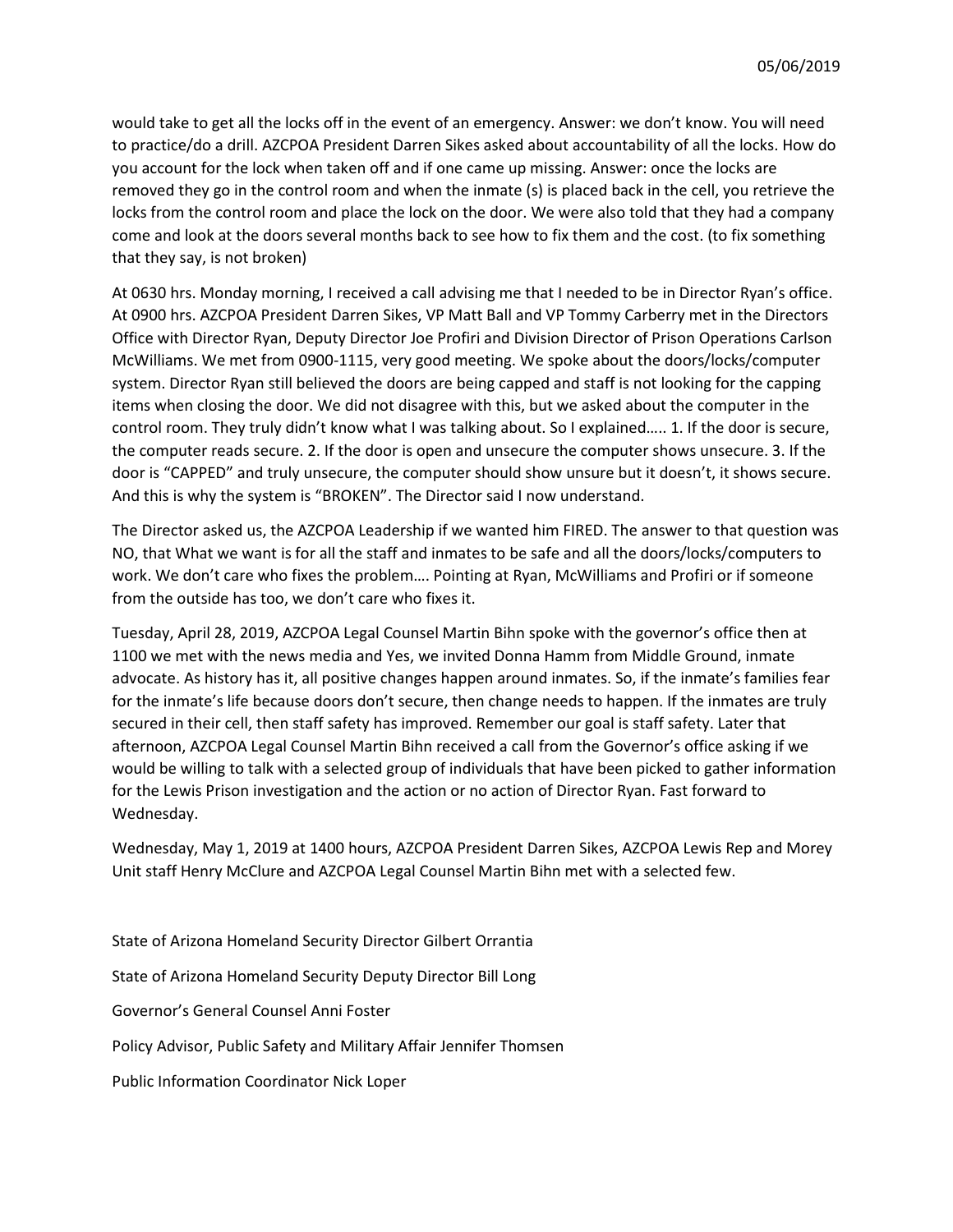## Deputy Chief of Staff, Budget and Policy Gretchen Conger

Our agenda was simple

- 1. Doors/Locks/Computer System
- 2. Staff Safety
- 3. Staffing Level
- 4. 12 hour Shift Stress Level
- 5. Training at COTA and Complex
- 6. Grievance Policy
- 7. Supervisors at will (Sgt & Lt)
- 8. Retaliation
- 9. Video Access reviewing staff assault and inmate behavior

We believe that the meeting was well received, and the concerns are valid.

So here we are….

- 1. Staff Safety is AZCPOA #1 priority
- 2. The cats out of the bag, the doors/locks/computers are broken

a. The Director and his staff have admitted that there is a problem more than just inmates tampering and staff not checking, when they admitted to having a company come in and check the doors to see how much it will cost to FIX. If it's not broke why has someone come to check the doors to see how much it will cost to FIX.

- b. Not all doors open and close correctly (we agree)
- c. Doors are being tampered with (we agree)
- d. The computer system give a faulted secure when the doors are not secure (we agree)
- 3. The Public is now aware and is outraged
- a. Thanks goes out to ALL of those that have helped us get it out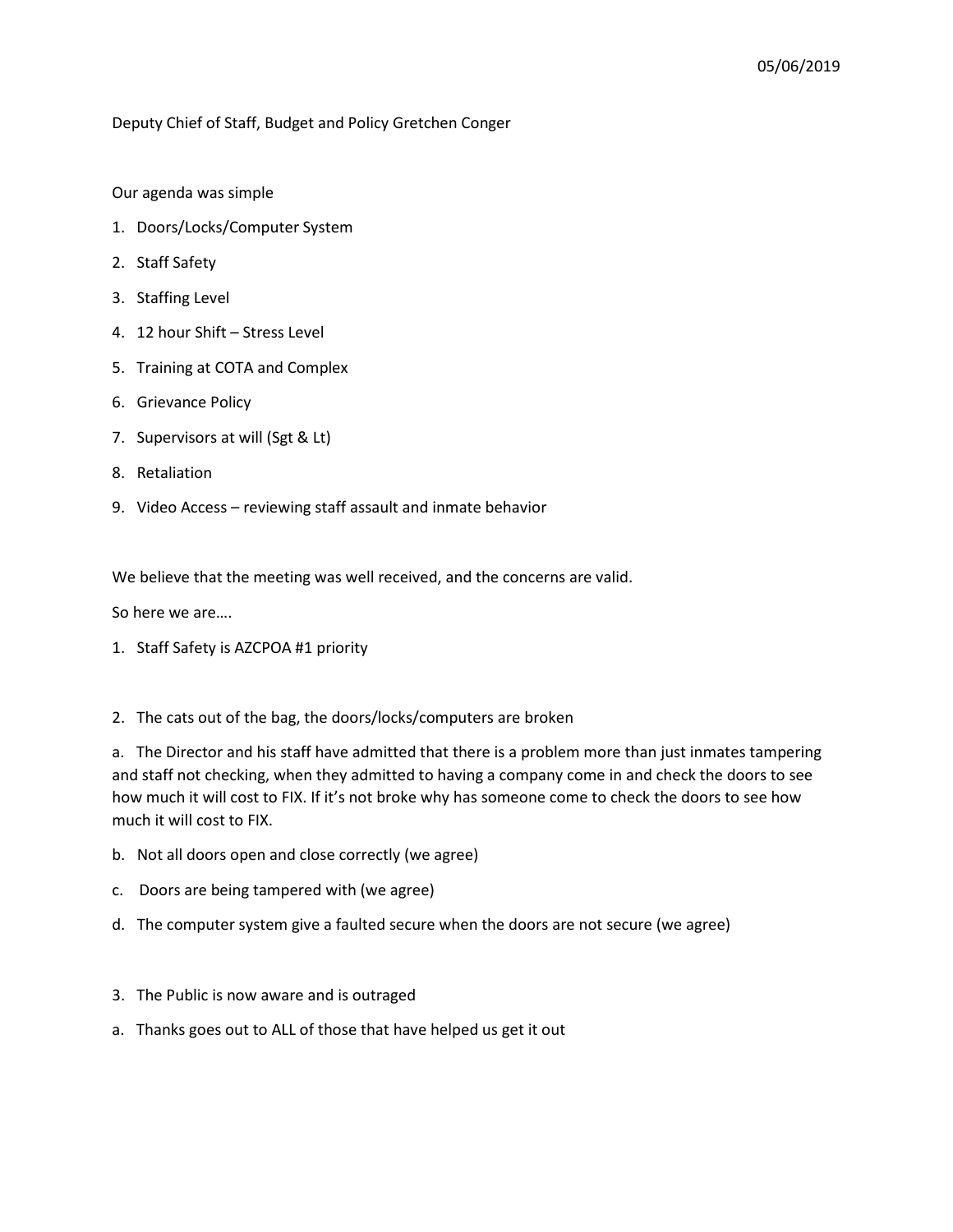b. Thanks to ABC15 Dave Biscobing for breaking the news. I won't attempt to name them all because there so many news agencies that have reported on this Lewis Crisis I wouldn't want leave one out. BUT THANK YOU ALL!

- 4. Knee jerk reaction
- a. Padlocks on the doors, if planned would have help but surely not fix the problem.
- b. Padlocks not being accounted for
- c. Padlocks won't open and have to be cut off for whatever the reason (key, tampered with etc.,)
- 5. Staffing Level
- a. Lewis Complex went under OPAL to help manage the situation. (for a problem that doesn't exist)
- b. Staffing level has increased for the West side units i.e., Morey, Buckley and Rast
- c. Overtime for Lewis, Florence, Eyman and Winslow
	- i. Is now 32 hours a week
- d. Complexes near to Lewis have been asked for their support.
	- i. Anyone can volunteer to come work at Lewis

 ii. A thank you for all the staff that are coming to Lewis because more boots on the ground makes for a safer environment.

6. SLOW IT DOWN..WATCH YOUR BACKS..WHEN IN DOUBT ASK FOR HELP..ALL REPORTS NEED TO BE VERY DETAILED..

"We got your back"

Darren Sikes, President

[Office@azcpoa.org](mailto:Office@azcpoa.org)

www.azcpoa.org

1144 E. McDowell Rd. Suite 401 Phoenix, Az 85006

Arizona Correctional Peace Officers Association "AZCPOA"

Need an Application call Samantha or Brent 602-253-8929